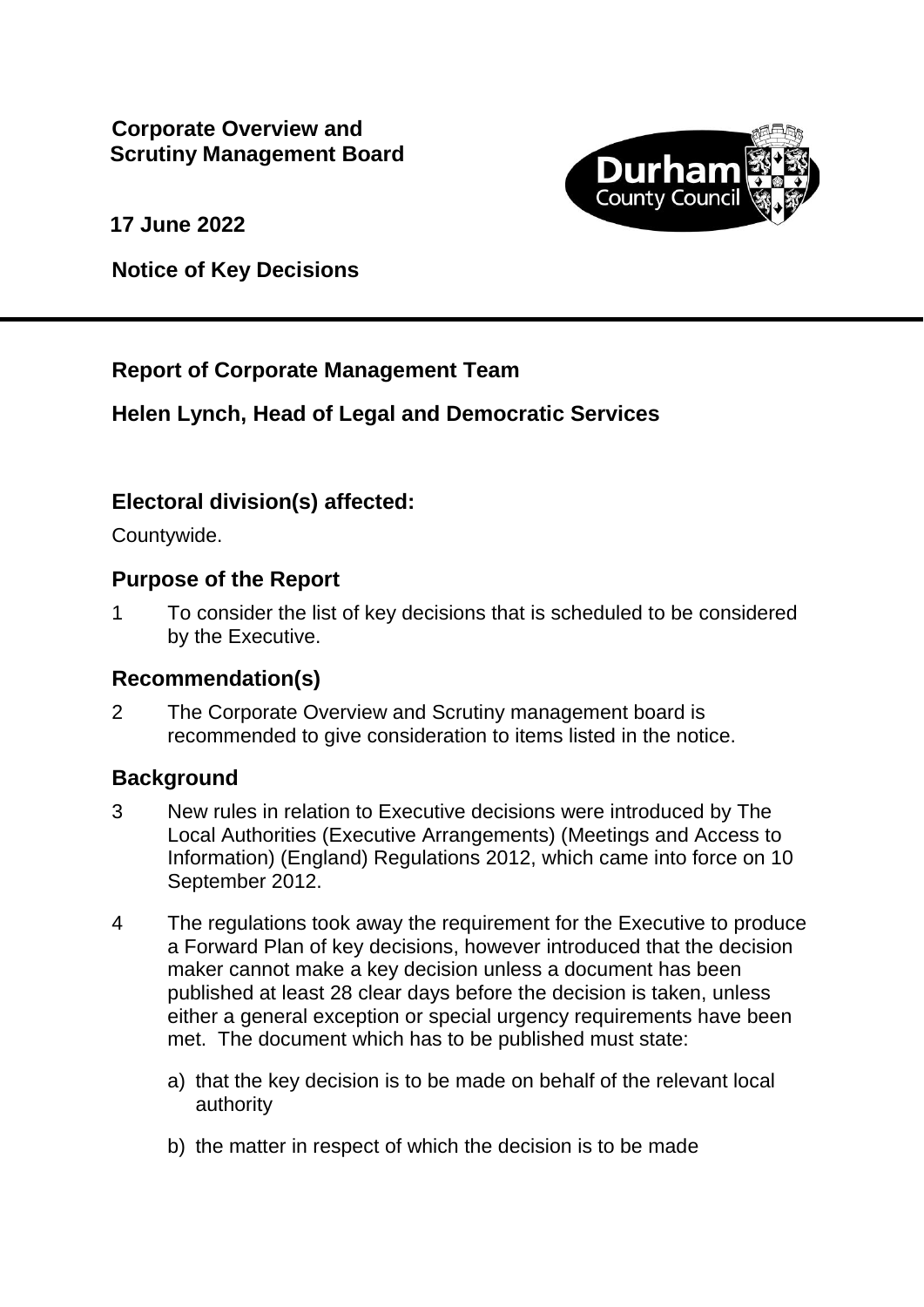- c) where the decision maker is an individual, that individual's name and title if any and where the decision maker is a decision making body, its name and list of its members
- d) the date on which or the period within which the decision is to be made
- e) a list of the document submitted to the decision maker for consideration in relation to the matter of which the key decision is to be made
- f) the address from which, subject to any prohibition or restriction on their disclosure copies of, or extracts from any document listed as available
- g) that other documents relevant to those matters may be submitted to the decision maker
- h) the procedure for requesting details of those documents (if any) as they become available.
- 5 The requirements also apply to an exempt matter as previously it did not strictly have to be included in the Forward Plan. Now a publicity document must contain particulars of the matter, but may not contain any confidential exempt information or particulars of the adviser or political adviser or assistant.
- 6 Notices of key decisions that are being produced meet the legal requirements of publication, as well as continuing to provide information for a four month period. Members will therefore be able to consider key decisions as previously for the four month period.

## **Current Notice of Key Decisions**

7 The notice of key decisions that is attached to the report at Appendix 2, is the latest to be published prior to the papers for the Board being dispatched to members. The notice complies with the requirements for Cabinet to be able to take key decisions at the meeting held on 15 June 2022. It also contained information on those key decisions that are currently scheduled to be considered by the Executive up to 30 September 2022.

**Contact:** Ros Layfield Tel: 03000 269708